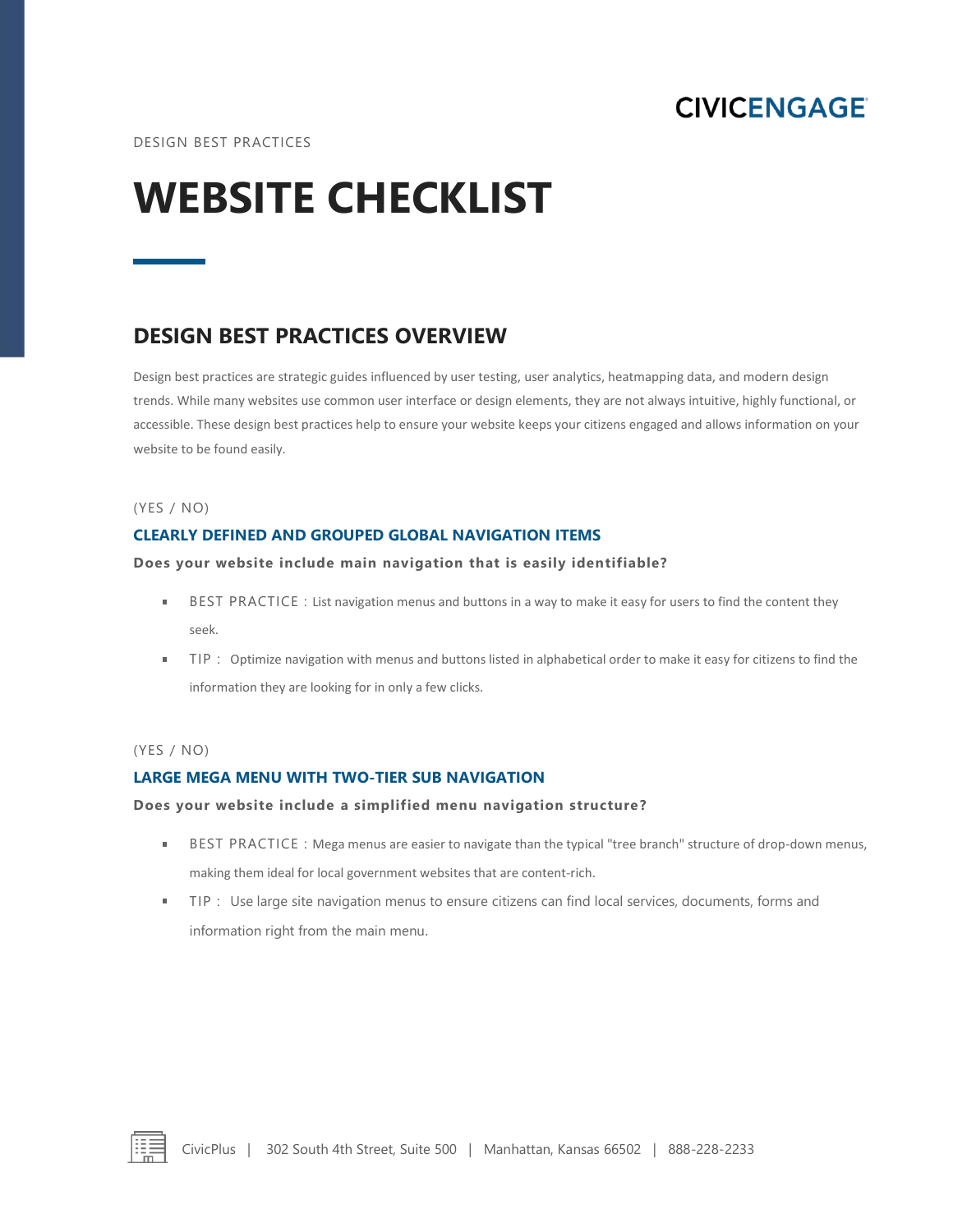#### (YES / NO)

# **OPEN SEARCH BAR WITH PREDICTIVE SEARCH FEATURE**

#### **Does your website have a robust search with predictions to relevant content?**

- BEST PRACTICE : Having an open text field for your search that can easily preview up to 27 characters of text while providing live predictions as the user types.
	- TIP : Make sure your search box is prominent and easy to spot on your homepage.

# (YES / NO)

# **ACTIONABLE GRAPHIC / PHOTO BUTTONS**

#### **Does your website have easy to identify and highly actionable buttons?**

- BEST PRACTICE : Don't overwhelm your users with buttons! By having six to eight actionable buttons in a set you can help highlight important items for citizens.
- " TIP : To ensure the best engagement, make sure your button icons or photos are relevant to the linked information.

#### (YES / NO)

# **ENGAGING NEWS ITEMS WITH COMPELLING LEADIN TEXT AND PHOTOS**

#### **Does your website contain high-quality images with compelling lead-in text?**

- BEST PRACTICE : All images should be relevant to the page's content and should be of a high-quality resolution.
- TIP : Try using photos that help to enhance your messaging. Try to avoid using generic stock photos for news ×. items as they may not help support the content of the article.

# (YES / NO)

# **CLEALY DEFINED TITLES AND HEADERS**

# **Does your website include major headings and titles that are clear and descriptive?**

- BEST PRACTICE : Headings should be used to break up content and provide the user with guidance as to what information will follow.
- TIP : Avoid using all caps to emphasize an important point within body copy. The use of all caps decreases a reader's ability to discern the capitalized words quickly when intermixed. Bold typeface should be used as an alternative to all caps to emphasize a point.